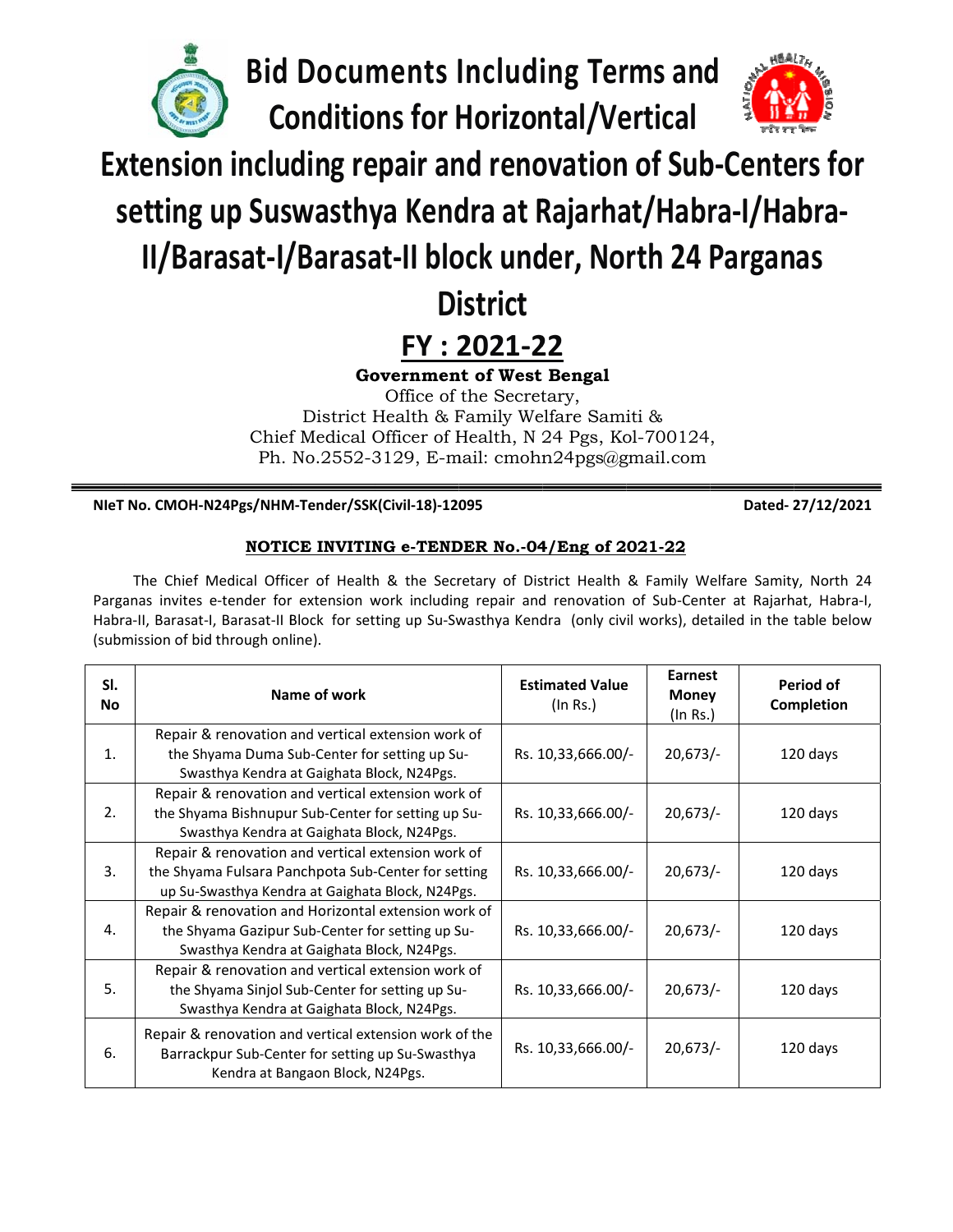| 7.  | Repair & renovation and vertical extension work of the<br>Sabaipur (Sukpukuria) Sub-Center for setting up Su-<br>Swasthya Kendra at Bangaon Block, N24Pgs. | Rs. 10,33,666.00/- | 20,673/ | 120 days |
|-----|------------------------------------------------------------------------------------------------------------------------------------------------------------|--------------------|---------|----------|
| 8.  | Repair & renovation and vertical extension work of the<br>Asurhat Sub-Center for setting up Su-Swasthya Kendra<br>at Bangaon Block, N24Pgs.                | Rs. 10,33,666.00/- | 20,673/ | 120 days |
| 9.  | Repair & renovation and vertical extension work of the<br>Panchpota Sub-Center for setting up Su-Swasthya<br>Kendra at Bangaon Block, N24Pgs.              | Rs. 10,33,666.00/- | 20,673/ | 120 days |
| 10. | Repair & renovation and vertical extension work of the<br>Chamta Sub-Center for setting up Su-Swasthya Kendra<br>at Bangaon Block, N24Pgs.                 | Rs. 10,33,666.00/- | 20,673/ | 120 days |
| 11. | Repair & renovation and vertical extension work of the<br>Fakirbagan Sub-Center for setting up Su-Swasthya<br>Kendra at Bangaon Block, N24Pgs.             | Rs. 10,33,666.00/- | 20,673/ | 120 days |
| 12. | Repair & renovation and vertical extension work of the<br>Arsingi Sub-Center for setting up Su-Swasthya Kendra<br>at Bangaon Block, N24Pgs.                | Rs. 10,33,666.00/- | 20,673/ | 120 days |
| 13. | Repair & renovation and vertical extension work of the<br>South Kalupur Sub-Center for setting up Su-Swasthya<br>Kendra at Bangaon Block, N24Pgs.          | Rs. 10,33,666.00/- | 20,673/ | 120 days |
| 14. | Repair & renovation and vertical extension work of the<br>Ramsankarpur Sub-Center for setting up Su-Swasthya<br>Kendra at Bangaon Block, N24Pgs.           | Rs. 10,33,666.00/- | 20,673/ | 120 days |
| 15. | Repair & renovation and vertical extension work of the<br>Kuchiamora Sub-Center for setting up Su-Swasthya<br>Kendra at Bangaon Block, N24Pgs.             | Rs. 10,33,666.00/- | 20,673/ | 120 days |
| 16. | Repair & renovation and vertical extension work of the<br>Belta Sub-Center for setting up Su-Swasthya Kendra at<br>Bangaon Block, N24Pgs.                  | Rs. 10,33,666.00/- | 20,673/ | 120 days |
| 17. | Repair & renovation and vertical extension work of the<br>Dharampukuria Sub-Center for setting up Su-Swasthya<br>Kendra at Bangaon Block, N24Pgs.          | Rs. 10,33,666.00/- | 20,673/ | 120 days |
| 18. | Repair & renovation and Horizontal extension work of<br>the Jayantipur Sub-Center for setting up Su-Swasthya<br>Kendra at Bangaon Block, N24Pgs.           | Rs. 10,33,666.00/- | 20,673/ | 120 days |

Any subsequent notices/circulars/corrigendum related to this e- tender shall be uploaded at **https://wbtenders.gov.in, www.wbhealth.gov.in, www.north24parganas.gov.in and https://north24parganashealth.org** websites only. Bidders are requested to check these websites regularly for this purpose.

1. In the event of e‐filing, intending bidder may download the tender documents from the website www.wbtenders.gov.in directly by the help of Digital Signature Certificate; the L1 bidder shall submit the hard copy of the documents to the tender inviting authority on demand within specified time frame. Failure to submit hard copy within the time period prescribed for the purpose may be construed as an attempt to disturb the tendering process and dealt with accordingly legally including blacklisting of the bidder.

2. Technical and Financial bid both will be submitted concurrently duly digitally signed in the website www.wbtenders.gov.in. Tender documents may be downloaded from the website & submission of Technical Bid & Financial Bid as per tender Time schedule stated in **Sl. No.11**. The documents submitted by the bidders should be properly indexed & digitally signed. . **The bidders are informed to submit the specific documents as per NIT, any excess document other than NIT will not be accepted.**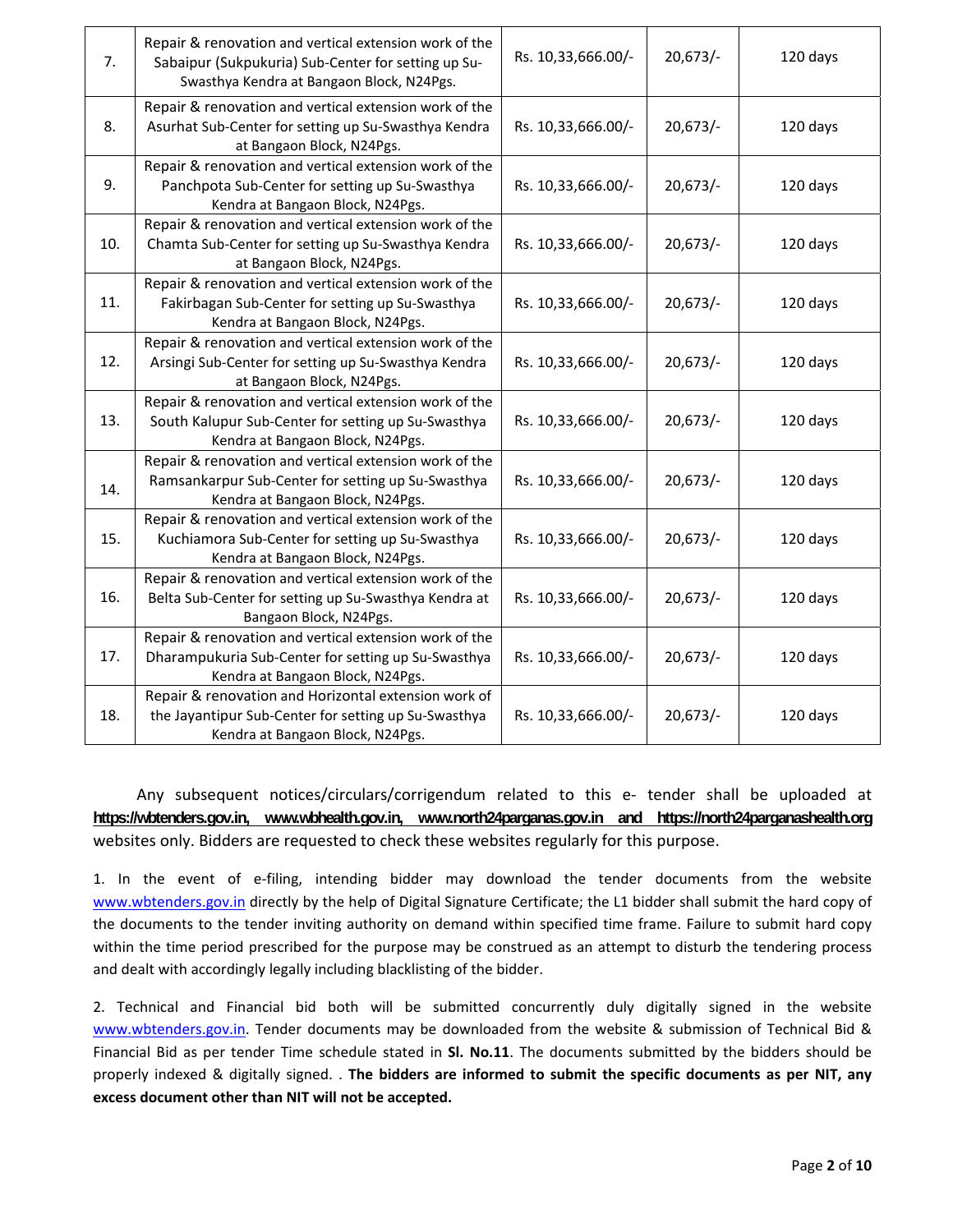#### 3. **Eligibility criteria for participation in Tender:‐**

I. Intending tenderers should produce credentials of a similar nature of completed work of the minimum value of **40%** of the estimated amount pot to tender during 5(five) years prior to the date of issue of the tender notice;

or,

- II. Intending tenderers should produce credentials of 2(two) similar nature of completed work, each of the minimum value of **30%** of the estimated amount put to tender during 5(five) years prior to the date of issue of the tender notice;
	- or,
- III. Intending tenderers should produce credentials of one single running work of similar nature which has been completed to the extent of 80% or more and value of which is not less than the desired value at (i) above;

In case of running woks, only those tendererswho will submit the certificate of satisfactory running work from the concerned Executive Engineer, or equivalent competent authority will be eligible for the tender. In the required certificate it should be clearly stated that the work is in progress satisfactorily and also that no penal action has been initiated against the executed agency, i.e., the tenderer.

 As per order No. 04‐A/PW/O/10C‐02/14, Dt: 18.03.2015 by Principal Secretary to the Govt. of West Bengal, Public Works Department.

#### [Non Statutory Documents]

N.B. Estimated amount, date of completion of project & detail communicational address of client must be indicated in the Credential Certificate. Similar nature of work in building is to be mentioned clearly with the quantity of works and amount. Credential certificate without signature of any engineer of the issuance authority will not be allowed.

ii) Pan Card, Professional Tax Challan deposited (FY: 2021‐22), Valid GST registration certificate, Income Tax return for FY. 2019‐20 (i.e. AY 2020‐21), Annual Turnover of FY 2019‐20, Trade License valid for FY. 2021‐22 (from concerned Carporation, Municipality, Panchayet) is to be submitted. [Non Statutory documents]

iii) Proprietorship, Partnership firms and Company are to furnish Balance Sheet and Profit and Loss Accounts for FY. 2019-20 with the schedule of Bank accounts and all the documents along with schedules forming the part of Balance sheet and Profit and Loss accounts should be in favour of applicant. No other name along with applicant's name in such enclosure will be entertained. [Non-statutory documents]

iv) Registered Unemployed Engineers' Co‐operative Societies/Unemployed Labour Co‐Op. Societies are required to furnish valid Bye Law, Audited Profit & Loss account and balance sheet for F.Y.2019-20 with the schedule of Bank accounts along with other relevant supporting papers. [Non‐statutory documents]

iv) Registered Labour Co‐operative Societies Ltd. are required to furnish valid Bye Law, Audited Profit & Loss account and balance sheet for F.Y.2019-20 with the schedule of Bank accounts along with other relevant supporting papers. [Non‐statutory documents]

v) The partnership firm shall furnish the registered partnership deed along with power of attorney to sign on the tender document (if required) [Non Statutory Documents].

vi) Joint venture will not be allowed.

vii) Running payment for work may be made to the executing agency as per availability of fund. The executing agency may get a running payment as per provisions in clause(s) 7, 8, 9 contained in W.B. form No.2911 only is completed subject to due assessment and certification thereof by the Dy. Chief Medical Officer of Health, North 24 Parganas.

4. There shall be no provision of Arbitration, Hence Cl. 25 of 2911 is omitted vide Notification No.5696‐F(Y) Dt.01.10.2019 of Additional Chief Secretary to the Government of West Bengal.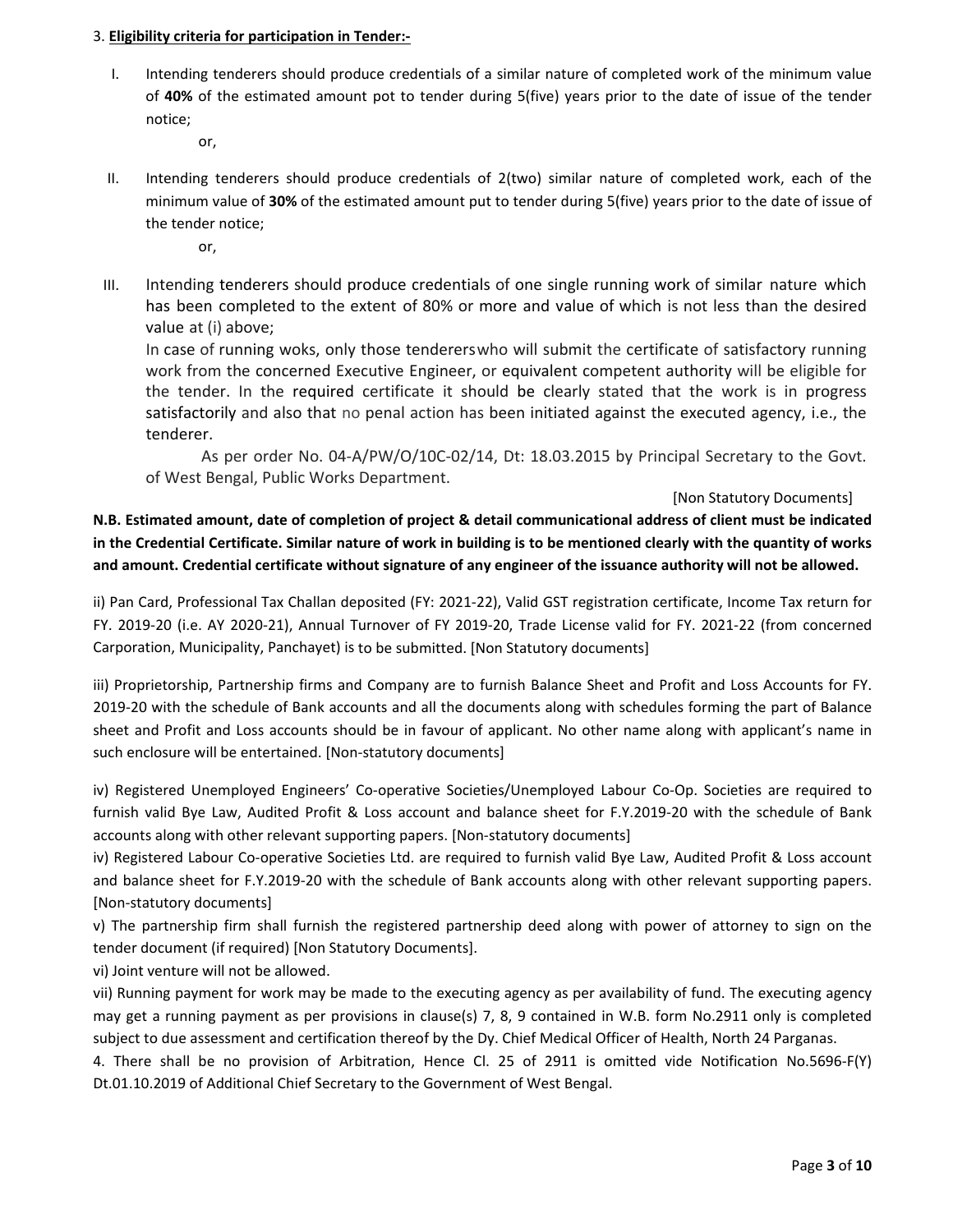5. Constructional Lab our Welfare Cess @Rs.1.0 (one)% of cost of construction will be deducted from every bill of the selected agency, GST, Royalty & all other Statutory levy/Cess will have to be borne by the contractor & the rate in the schedule of rates will be inclusive of all the taxes & Cess stated above. GST TDS @ 2.0 % (1.0% SGST + 1.0% CGST) will be deducted.

6. Bids shall remain valid for a period not less than **120 days** (One Hundred Twenty) from the last date of submission of bid. If the bidder withdraws the bid during the period of bid validity the earnest money as deposited will be forfeited forthwith without assigning any reason thereof.

7. No mobilization advance and Secured advance will be allowed.

8. Escalation of price on any ground and consequent cost overrun shall not be entertained under any circumstances. Rates should be quoted accordingly.

9. Agencies shall have to arrange required land for installation of Plant & Machineries, (specified for each awarded work, storing of materials, labour shed, laboratory etc. at their own cost and responsibility nearest to the work site. Local labours have to be utilized as far as possible and as per rule in vogue.

10. The financial offer of the prospective tenderer will be considered only if the Technical bid of the tenderer is found qualified by the 'Tender Evaluation Committee'. The decision of the 'Tender Evaluation Committee will be final and absolute in this respect.

| SI. No.        | <b>Particulars</b>                                                                                                                                               | Date & time              |
|----------------|------------------------------------------------------------------------------------------------------------------------------------------------------------------|--------------------------|
|                | Date of uploading of NIT documents (online) (Publishing date)                                                                                                    | 27/12/2021 at 06.00 P.M. |
| $\overline{2}$ | Documents download/sale start date (online)                                                                                                                      | 27/12/2021 at 06.00 P.M. |
| 3              | Documents download/ sale end date (online)                                                                                                                       | 12/01/2022 at 06.00 P.M. |
| 4              | Bid submission start date (online)                                                                                                                               | 27/12/2021 at 06.00 P.M. |
| 5              | Bid submission closing (online)                                                                                                                                  | 12/01/2022 at 06.00 P.M. |
| 6              | Bid opening date for technical proposal (online)                                                                                                                 | 14/01/2022 at 6.00 P.M.  |
|                | Date of uploading list for technically qualified bidders (online)                                                                                                | To be notified later     |
| 9              | Date and place for opening of Financial Proposal (online)                                                                                                        | To be notified later     |
| 10             | Date of uploading of list of bidders along with the offered rates<br>through online, also of necessary for further negotiation through<br>offline for final rate | To be notified later     |

### 11**. Date & time schedule**:‐

12. All materials required for the proposed work including cement and steel shall be of specified grade and approved brand inconformity with relevant code of practice(latest revision) and manufactured accordingly and shall be procured and supplied by the agency at their own cost including all taxes.

13. **Earnest money:** The amount of Earnest money is **2% (Two Percent)** of the estimated amount put to tender is to be deposited by the bidder in the way as described in Memorandum No.‐3975‐F(Y), dt.‐28/07/2016 of Finance Department, Audit Branch, Government of West Bengal.

14. The bidder, at the bidders' own responsibility and risk is encouraged to visit and examine the site of works and its surroundings and obtain all information that may be necessary for preparing the bid and entering into a contract for the work as mentioned in the Notice Inviting tender, before submitting offer with full satisfaction, the cost of visiting the site shall be at the bidder's own expense.

15. The intending bidders shall clearly understand that whatever may be the outcome of the present invitation of bids, no cost of bidding shall be reimbursable by the department. The Chief Medical Officer of Health & Secretary, District Health & Family Welfare Samity, North 24 Parganas reserves the right to accept or reject any offer without assigning any reason whatsoever and is not liable for any cost that might have incurred by any bidder at the stage of bidding.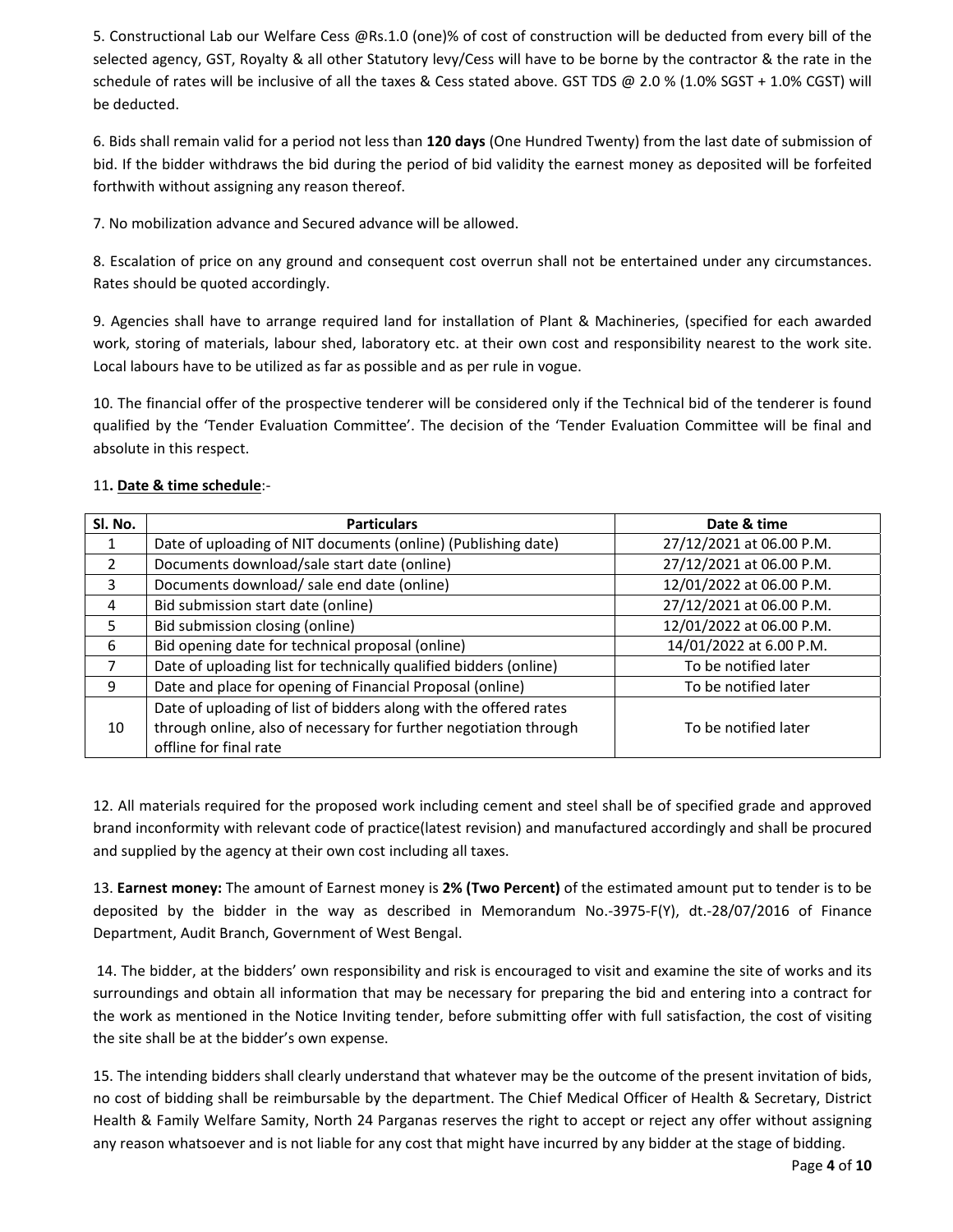16. Prospective applicants are advised to note carefully the minimum qualification criteria as mentioned in the 'Instruction to bidders' before bidding.

17. In case of ascertaining authority at any stage of tender or execution of work, necessary registered irrevocable power of attorney is to be produced.

18. No conditional/incomplete tender will be accepted under any circumstances.

19. The Chief Medical Officer of Health & Secretary, District Health & Family Welfare Samity, North 24 Parganas reserves the right to cancel the N.I.T due to unavoidable circumstances and no claim in this respect will be entertained.

20. During scrutiny, if it comes to the notice of tender inviting authority that the credential or any other papers found incorrect/manufactured/fabricated, that tenderer will not be allowed to participate in the tender and that Tender paper will be rejected forthwith.

21. Before publication of technical evaluation all documents may be verified by the tender inviting authority. After verification, if it is found that any document submitted by is either manufacturer or fake, the bidder will be blacklisted for a period of 5 (five) years. If any bidder did not attend the verification procedure, his bid will be rejected.

22. If any discrepancy arises between two similar clauses on different notifications, the clause as stated in later notification will supersede former one in following sequence.

a) Form No.2911, b) NIT, c) Special terms & conditions, d) Technical bid, e) Financial bid

23. The eligibility of a bidder will be ascertained on the basis of the Digitally Signed in support of the minimum criteria as mentioned in (Sl.3) above. If any document submitted by a bidder is either manufactured or false, in such cases the eligibility of the bidder/tenderer will be out rightly rejected at any stage without any prejudice with forfeiture of earnest money forthwith.

#### 24. **Security deposit:**

 Security deposit **@3% (Three Percent)** as per Memorandum No‐ 201‐F(Y), Dt: 18/01/2021 of Finance Department, Audit Branch, Government of West Bengal of cost of construction will be deducted from each & every bill of the selected agency.

- i. **30%** of the security deposit shall be refunded to the contractor on expiry of **two years** from the actual date of completion of the work.
- ii. The balance **70%** of the security deposit shall be refunded to the contractor on expiry of **three years** from the actual date of completion of the work.

25. The work must be completed within stipulated time mentioned in the tender schedule from the date of issue of work order. No extension of time will be granted except satisfactory reason.

26. Intending bidders have to submit tender application as per **ANNEXURE‐B.**

27. Admissible payment will be made when fund will be available.

28. The contractor will not be allowed, in any case to get the work done through any sub-contractor, in case it is detected the tender will be cancelled and the earnest money deposited for the work will be forfeited.

29. The intending tenderers are required to quote the rate online.

30. Contractor shall have to comply with the provisions of a) the contract labour (Regulation abolition) Act, 1970, b) Apprentice Act, 1961 and c) minimum wages act, 1948 of the notification thereof or any other laws relating thereto and the rules made and order issued there under from time to time.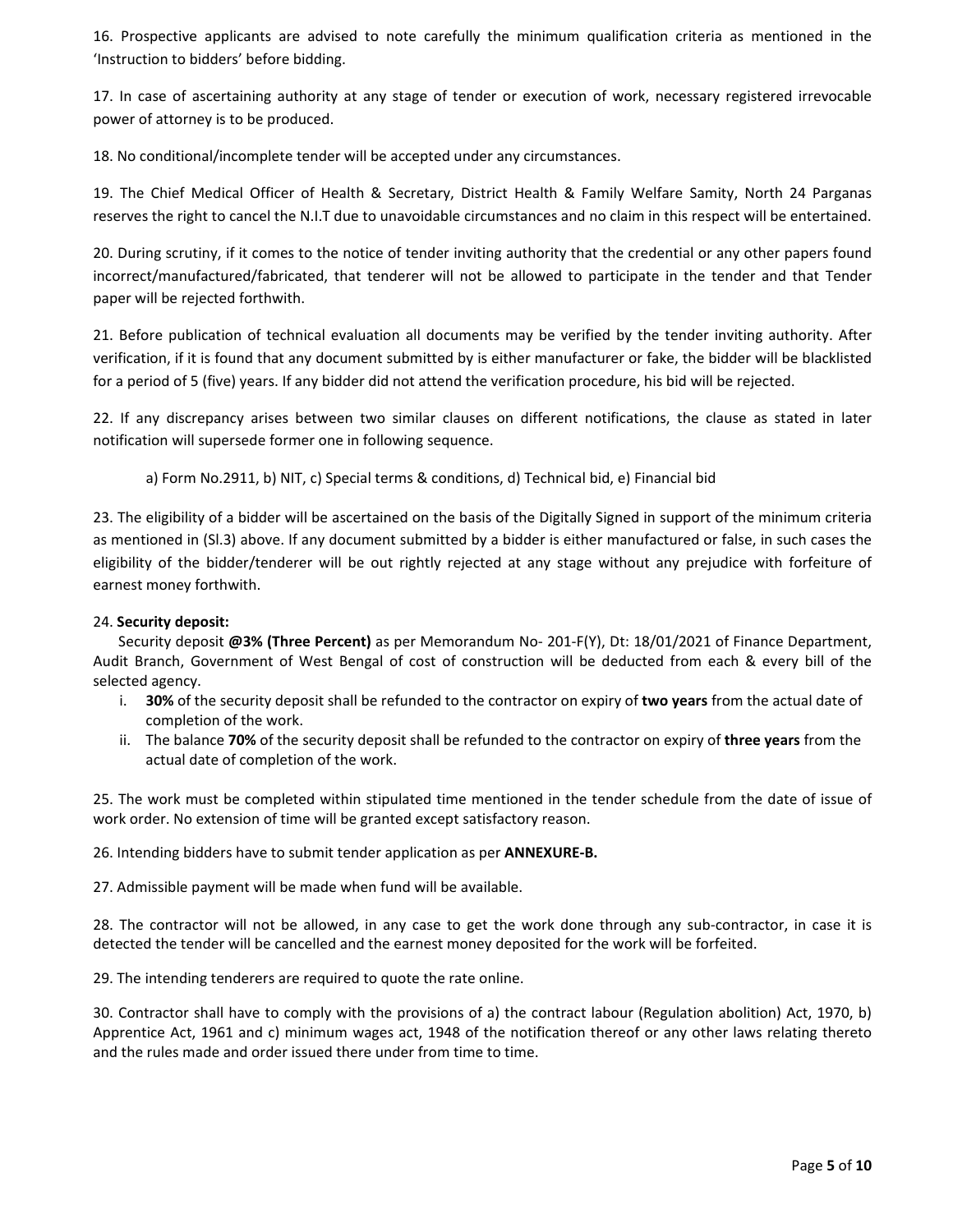31. Qualification criteria: The tender inviting and Accepting Authority through a 'Tender Evaluation Committee' will determine the eligibility of each bidder. The bidders have to meet all the minimum criteria regarding:

- a) Financial capacity
- b) Technical capability comprising of personnel & equipment capability
- c) Experience/Credential

The eligibility of a bidder will be ascertained on the basis of the document(s) in support of the minimum criteria as mentioned in a), b) & c) above and the declaration executed through prescribed affidavit in non-judicial stamp paper of appropriate value duly notarized. If any document submitted by a bidder is found either manufactured or false, the eligibility of the bidder/tenderer will be rejected at any stage without any prejudice.

32. No price preference and other concession as per order No.1110 F, dt.‐10/02/;2006 will be allowed.

33. A prospective bidders shall be allowed to participate in a particular job either in the capacity of individual or as partner of a firm. If found that any bidder applied severally in a single job, all his applications will be rejected for that job without assigning any reason thereof.

34. Time is the essence of contract. The successful tenderer must complete must complete the work within within in the time specified for completion. No extension of time will be allowed except in special case. If any agency fails to complete the work within stipulated time the work order issued in his favor of the agency may be cancelled without assigning any reason thereof. The undersigned may also proceed to get the balance work completed by any other means through other agency. The expenditure, if any, due to such a step would be recoverable from the unpaid bills/earnest money deposit/security money deposit of the tenderer.

#### 35. **A prospective bidder shall be allowed to participate in maximum 03(Three) Nos work subject to financial** capacity, to speed up the execution works. If any bidder found applied on more than 03(Three) Nos work tender **committee can summarily reject the bid.**

36. As per GO No 4608‐F(Y), Dt. 18.07.2018 from Govt. of W.B. Finance Dept.(Audit Branch), the eligible bidder have to submit **Addition Performance Security @ 10%** of tender amount if the accepted bid value is 80% or less of the estimate put to tender. The addition performance security shall be submitted in the form of bank guarantee from any nationalized bank within 7 working days from the date of issuance of letter of acceptance, if failed his EMD will be forfeited and other necessary actions like blacklisting of the contractor, etc. may be taken. The bank guarantee will be returned after successful completion of the work. If the bidder fails to complete the work successfully the bank guarantee will be forfeited at any time during the pendency of the contract period after serving proper notice to the contractor.

37. If the contractor or his workman or servants or authorized representatives shall break, deface, injure or destroy any part of building, in which they may be working, or any building, road, road curbs, fence, enclosure, water pipes, cables, drains, electric or telephone post of wires, trees, grass or grass land or cultivated ground contiguous to the premises, on which the work or any part or it is being executed, or if any damage shall happen to the work from any caused whatsoever or any imperfections become apparent in it at any time whether during its execution or within a period of three years after issuance of a certificate or its completion by the Engineer‐In‐charge, the contractor shall make the same good at his own expense, or in default, the Engineer‐in‐Charge may cause the same to be made good by other workman and deduct the expense(of which the certificate the Engineer‐in‐Charge shall be final) from any sums, whether under this contract or otherwise, that may then, or at any time thereafter become due to contractor by the Government of from his security deposit, or the proceeds of sale thereof, or of a sufficient portion thereof and if the cost, in the opinion of the Engineer‐in‐charge (which opinion shall be final and conclusive against the contractor), of making such damage or imperfections good shall exceed the amount of such security deposit and/or such sums, it shall be lawful for the Government to recover the excess cost from the contractor in accordance with the procedure prescribed by any law for the time being in force.

The security deposit of the contractor shall not be refunded before the expiry of **Three years** after the issuance of the certificate, final or otherwise, of completion of work by the Engineer-in-charge. [As per the Notification No- 5784-PW/L&A/2M‐175/2017, Dated‐12.09.2017 by Gov. of WB, Law & Arbitration Cell, PWD.]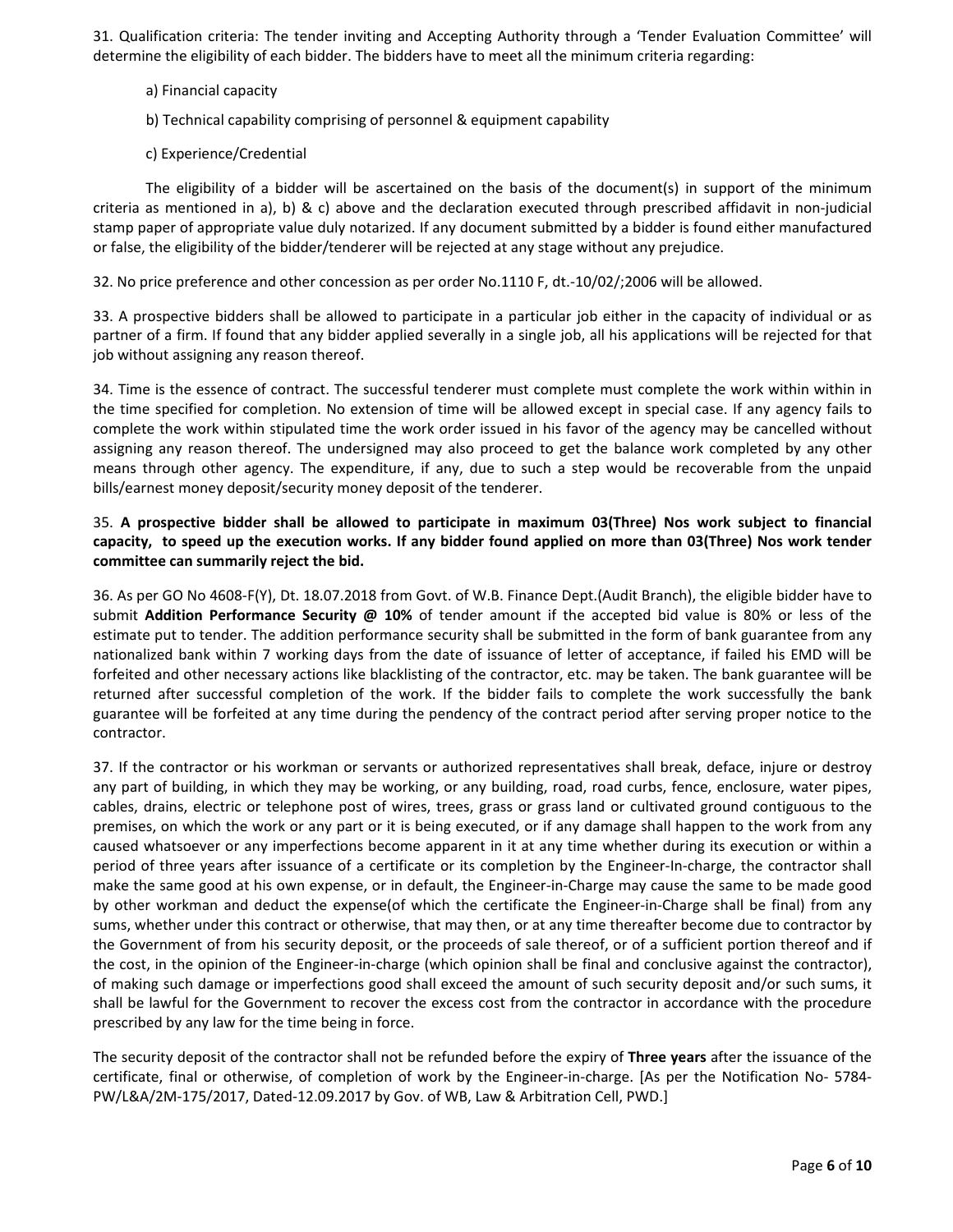38. No child labour should be engaged, Labour Law should be followed.

39. Work should be carried out according to the scheduled of works & drawing, any deviation not to be permissible without written approval.

40. Construction materials like Sand, Cement, Bricks, Steel, and Stone etc. should be of good quality and should be used after taking approval by the Engineer‐in‐charge.

41. Contractors have to arrange hutment of labour, store for materials, water, electricity and other all necessary arrangement for execution of the work from their own source. No extra payment could be entertained.

42. Formal agreement in Tender form No.2911 will be signed with the successful bidder of respectively.

43. Bidders are instructed to submit Bar‐Chart for the construction work defining the physical progress of total works by within 120 days.

#### 44. **Successful tenderers will be required to observe 'Employees Provident Fund & Miscellaneous Provision Act. 1952, Minimum Wages Act. 1948 whenever applicable.**

#### **Instruction to bidders**

#### **Section‐A**

#### 1. General guidance for e-tendering:

Instructions/guidelines for tenders for electronic submission of the tenders have been annexed for assisting the contractors to participate in e‐tendering.

#### 2. Registration of contractor:

Any contractor willing to take part in the process of e‐tendering will have to be enrolled & registered with the Government e‐procurement system, through logging on to **https://wbtenders.gov.in** (the web portal of Govt. of West Bengal). The contractor is to click on the link for e-tendering site as given on the web portal.

#### 3. Digital Signature Certificate(DSC):

Each contractor is required to obtain a class-II or class-III Digital Signature Certificate (DSC) for submission of tenders, from the approved service provider of the National Informatics Centre (NIC) on payment of requisite amount .details are available at the website stated in clause 2 of guideline to tenderer. DSC is given as a USB e-token.

4. The contractor can search & download NIT & Tender documents electronically from computer once he logs on to the website mentioned in **clause 2** using the Digital Signature Certificate. This is the only mode of collection of tender documents.

#### 5. Submission of tenders:

General process of submission, tenders are to be submitted through online to the website stated in Cl.2 in two folders at a time for each work, one in Technical proposal & the other is Financial Proposal before the prescribed date & time using the Digital Signature Certificate(DSC) the documents are to be uploaded virus scanned copy duly digitally signed. The documents will get encrypted (transformed into non‐readable formats).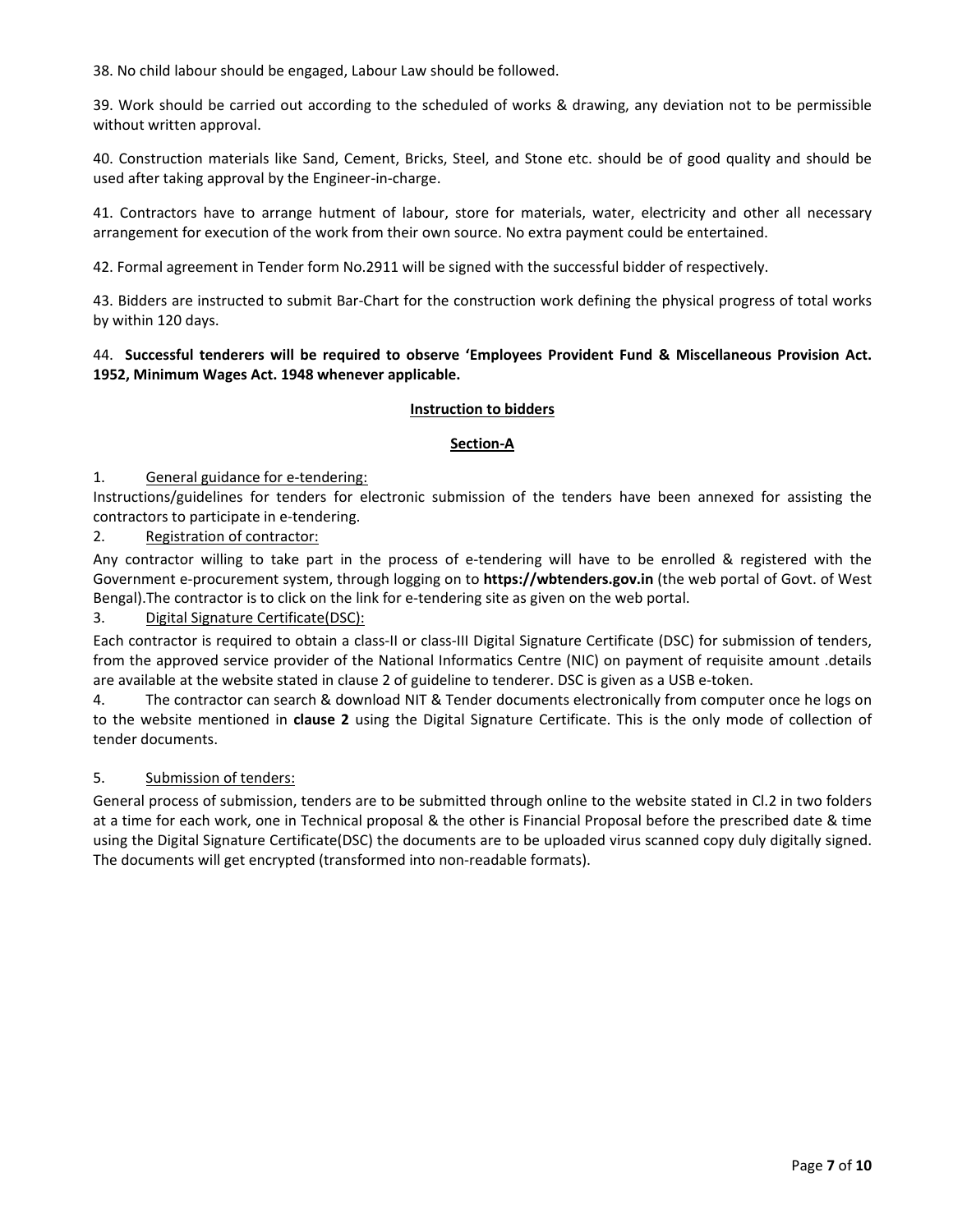### **A. Technical document cover containing:**

The technical proposal should contain **self attested** scanned copies of the following.

- i. Prequalification application as per Annexure‐B in official letter head.
- ii. Notice Inviting e‐Tender.
- iii. Pan card, IT return for FY 2019-20, P.Tax challan (Valid for FY 2021-22), Valid GST registration certificate.
- iv. Trade license from respective Corporation/Municipality/Panchayet etc. for FY 2019‐20, 'Certificate of registration' from the respective assistant Registrar of Co‐operative Societies (for Regd. Unemployed Engineer's Co‐operative Society Limited/Unemployed Labour Co‐OP. Societies/Registered Labour Co‐operative Societies Ltd.), Partnership Deed, Power of attorney in case of Partnership firm.
- v. Credential documents.
- vi. Audited Balance Sheet & Profit & Loss A/C for FY 2019‐20.
- vii. Name, address of banker, account number in official letter head.
- viii. Notarized declaration of Non Conviction as per Annexure –A.
- ix. Declaration of Annual Turnover for FY 2019‐20.
- **Note: ‐** Failure of submission of any of the above mentioned documents will render the tender liable to be summarily rejected.

b) In the submitted documents the proprietor name and trade/firm name at GST, P. Tax, Trade license, IT & audited balance sheet should be same and identical, otherwise the application will be rejected. All submitted documents should be self attested.

Tender documents will be opened by the Chief Medical Officer of Health & Secretary, District Health & Family Welfare Samity, North 24 Parganas or his authorized representative electronically from the website using their Digital Signature Certificate.

- Cover (folder) for Technical document should be opened first and will be downloaded & handed over to the Tender Evaluation Committee.
- Summary list of technically qualified tenderers as per decision of the Tender Evaluation Committee will be uploaded online.

#### **B. Financial document cover containing:**

- i. The financial proposal should contain the following documents in one cover (folder) i.e. Bill of quantities, the contractor is to quote the rate (percentage above/below/at par) online through computer in the space marked for quoting rate in the BOQ.
- ii. Only downloaded copies of the above documents are to be uploaded virus scanned & Digitally Signed by the contractor.
	- 6. Penalty for suppression/distortion of facts:

Submission of false document by tenderer is strictly prohibited & if found action may be referred to the appropriate authority for prosecution as per relevant IT Act with forfeiture of earnest money forthwith.

7. Rejection of bid:

The employer (tender accepting authority) reserves the right to accept or reject any bid and to cancel the bidding process and reject all bids at any time prior to the award of contract without thereby incurring any liability to the affected bidder or bidders or any obligation to inform the affected bidder of bidders of the ground for employer's (tender accepting authority) action.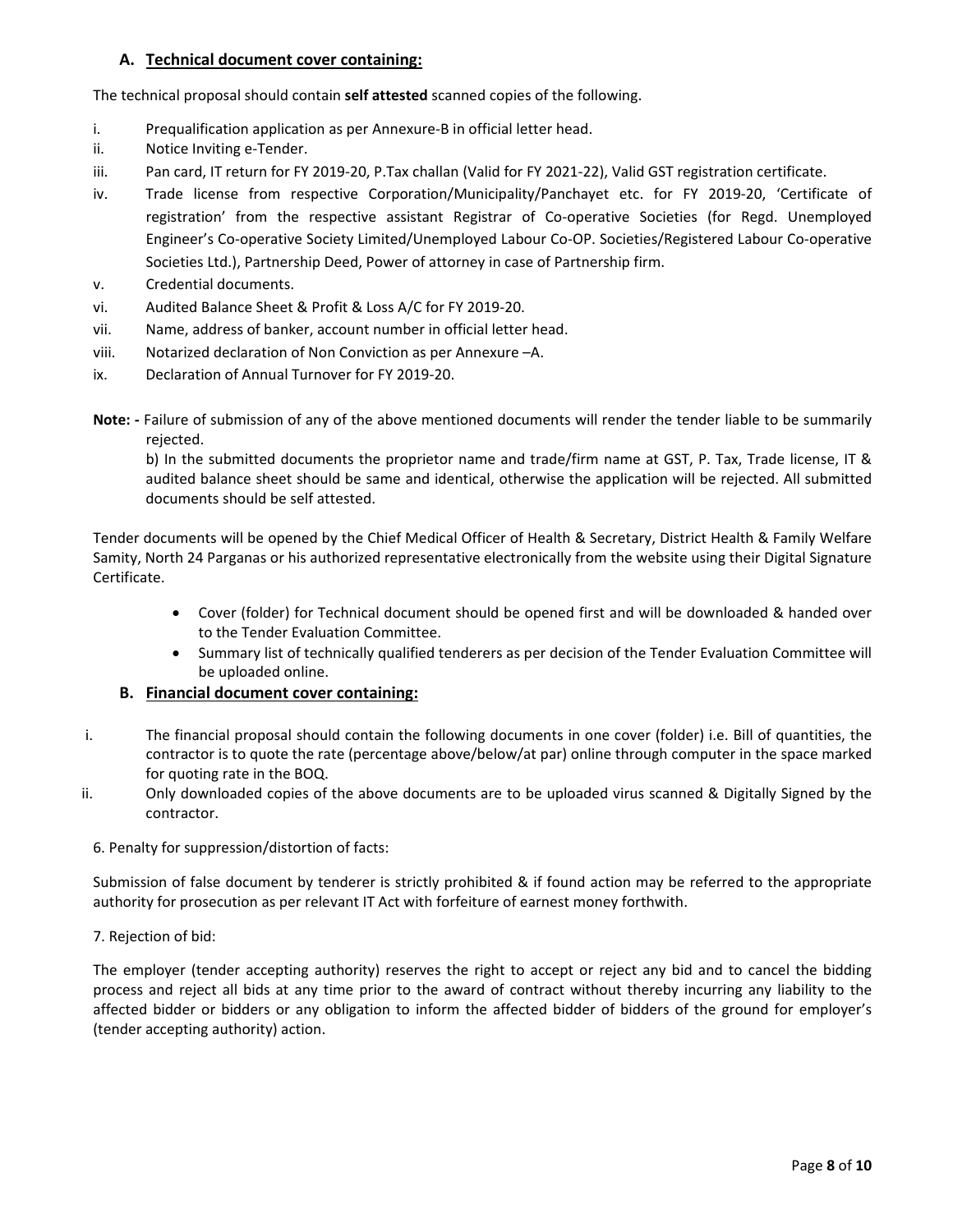8. Award of contract:

The bidder whose bid has been accepted will be notified by the Tender Inviting & Accepting Authority through acceptance letter/Letter of acceptance. The notification of award will constitute the formation of the contract. After final selection of agency, a formal agreement may be executed within 7(Seven) days from the date of receipt of the work order with the concerned authority of health institution in PWD form no 2911.

#### **Annexure A: Draft Proforma for Non-Conviction (In a form of affidavit).**

I/We the proprietor/ promoter/ director of the firm, its employee, partner or representative are not convicted by a court of law for offence involving moral turpitude in relation to business dealings such as bribery, corruption, fraud, substitution of bids, interpolation, misrepresentation, evasion, or habitual default in payment of taxes etc. The firm does not employ a government servant, who has been dismissed or removed on account of corruption. The firm has not been de-barred, blacklisted by any government ministry/ department/ local government/ PSU etc. in the last two years from scheduled date of opening of this e-tender.

### **Annexure B:** Tender Application Form

To The Chief Medical Officer of Health North 24 Parganas

Ref: Your e-tender document No. ......................................................................................

I/We, the undersigned have examined the entire e-tender document including amendment/corrigendum number dated…….. (if any), eligibly criteria, required documentations, terms & conditions etc. The receipt of which is hereby confirmed.

I/We now offer to supply and deliver the goods and/ or services in conformity with your above referred document for the sum (after less), as shown in the price schedule/Bill of Quantity attached herewith and made part of this bid.

I/We hereby declare that all data and documents submitted by us in our bid in this e-tender are genuine and true, to the best of our knowledge and belief.

If my/our bid is accepted, we undertake to supply the goods or service as per the specification, in accordance with the delivery schedule and terms and conditions, including amendment/ corrigendum if any.

I/We further understand that you are not bound to accept the lowest or any bid you may receive against your above-referred tender enquiry.

I/We confirm that we do not stand deregistered/banned/blacklisted by any Government Authorities/ Organization/ Institution/ local bodies etc in last two years.

Brief of court/legal cases pending, if any, are following:

I/We would authorize and request any Bank, person, Firm or Corporation to furnish pertinent information as deemed necessary and/or as requested by you to verify this statement.

I/We understand that the e-Tender Selection Committee reserves the right to reject any application/bid without assigning any reason.

#### (Signature with date)

(Name, designation, seal of authorized person to sign bid for and on behalf of Bidder)